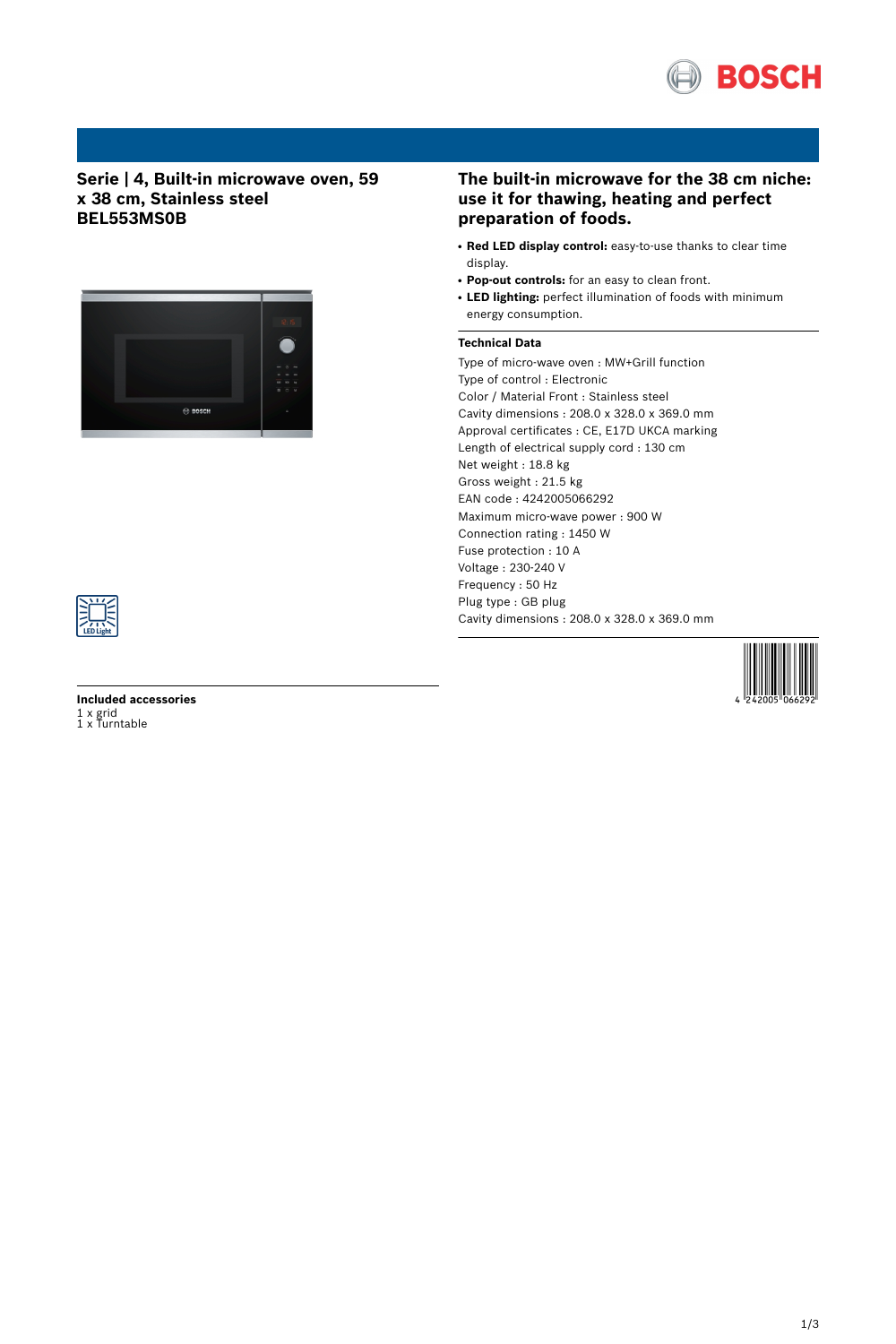

**Serie | 4, Built-in microwave oven, 59 x 38 cm, Stainless steel BEL553MS0B**

**The built-in microwave for the 38 cm niche: use it for thawing, heating and perfect preparation of foods.**

#### **Design**

- LED Display, red display
- Side opening door, left hinged
- 31.5 cm Glass turntable
- Cavity inner surface: stainless steel
- Electronic clock timer
- Rotary dial, Retractable control dials, Touch controls, round, Start button
- Touch key operation

#### **Features**

- Automatic safety switch off Door contact switch
- AutoPilot, <sup>8</sup>
- LED light
- Integral cooling fan
- Microwave and grill for separate use
- Electronic open button

#### **Programmes/functions**

- <sup>900</sup> <sup>W</sup> maximum microwave power and the following options 180 W, 360 W, 600 W, 90 W, 900 W
- 1.2 KW grill function
- <sup>4</sup> defrost and <sup>3</sup> cooking programmes in microwave function,1 programmes for combination function
- <sup>1</sup> memory setting
- Grill and microwave power levels <sup>90</sup> W, <sup>180</sup> W, <sup>360</sup> <sup>W</sup> combinable

### **Accessories**

- <sup>1</sup> <sup>x</sup> grid, <sup>1</sup> <sup>x</sup> Turntable

### **Performance/technical information**

- Cavity volume: <sup>25</sup> <sup>l</sup>
- <sup>130</sup> cm Cable length
- Total connected load electric: 1.45 KW
- Nominal voltage: <sup>230</sup> <sup>240</sup> <sup>V</sup>
- Appliance dimension (hxwxd): 382 mm x 594 mm x 388 mm
- Niche dimension (hxwxd): <sup>380</sup> mm <sup>382</sup> mm <sup>x</sup> <sup>560</sup> mm <sup>568</sup> mm x 550 mm
- Please refer to the dimensions provided in the installation manual